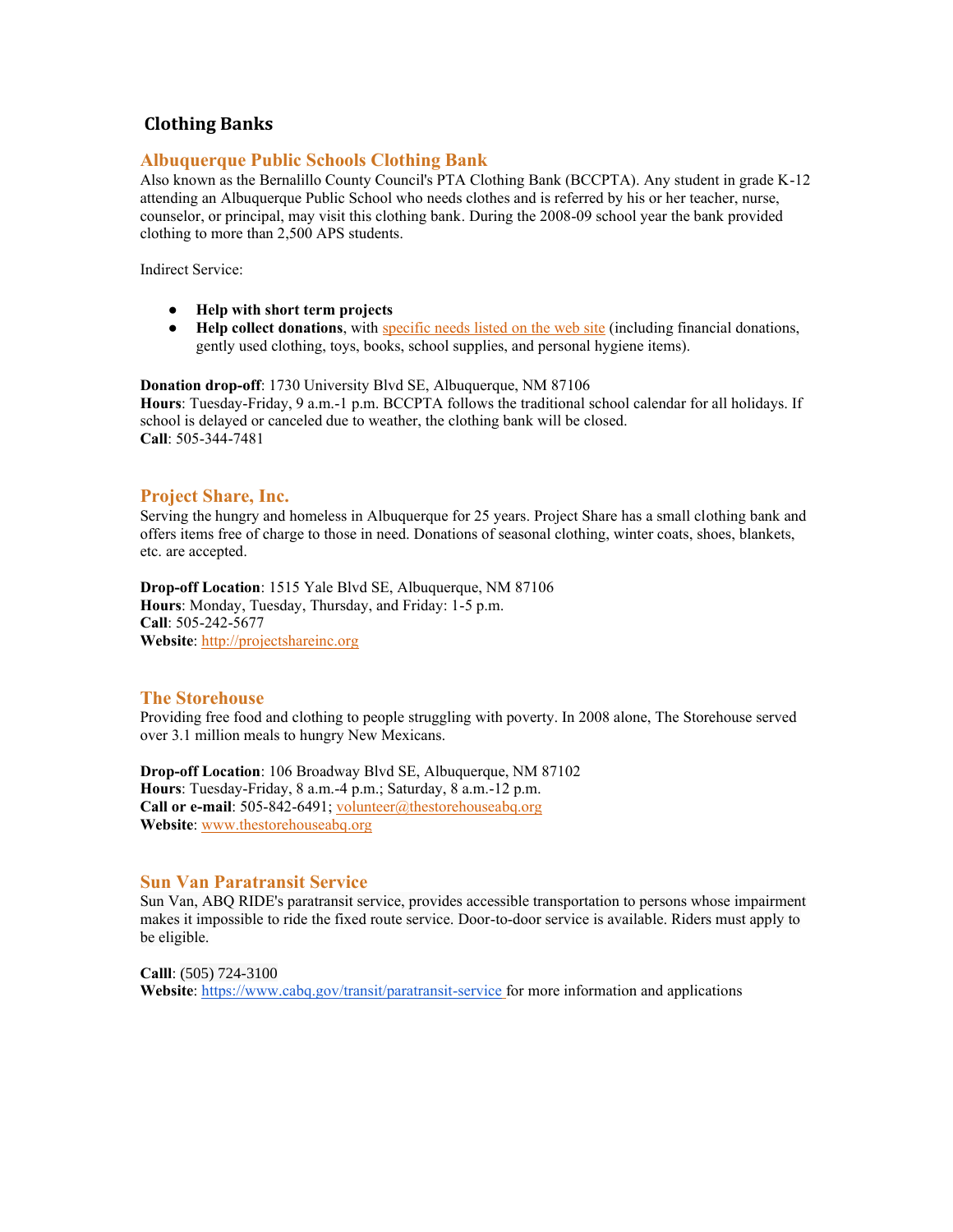# **Homeless Shelters**

[New Day](http://www.homelessshelterdirectory.org/cgi-bin/id/shelter.cgi?shelter=8963) (505) 938-1060 2820 Ridgecrest SE Albuquerque, NM 87108

[Salvation Army](http://www.homelessshelterdirectory.org/cgi-bin/id/shelter.cgi?shelter=8967) 505-242-3112 400 John NE Albuquerque, NM 87102

[Interfaith Hospitality Network](http://www.homelessshelterdirectory.org/cgi-bin/id/shelter.cgi?shelter=8959) 505- 268-0331 2801 Lomas Blvd NE, B-4 Albuquerque, NM 87106

[Albuquerque Rescue Mission \(State](http://www.homelessshelterdirectory.org/cgi-bin/id/shelter.cgi?shelter=8973)  [Fairgrounds\)](http://www.homelessshelterdirectory.org/cgi-bin/id/shelter.cgi?shelter=8973)  509 Second Street Albuquerque, NM 87102

[Noon Day Ministry](http://www.homelessshelterdirectory.org/cgi-bin/id/shelter.cgi?shelter=8964) 505-247-3611 101 Broadway NE Albuquerque, NM 87102

[Maria Amadea Shelter](http://www.homelessshelterdirectory.org/cgi-bin/id/shelter.cgi?shelter=8961) (505) 242- 1516 708 Tijeras Ave NW Albuquerque, NM 87102

[Albuquerque Rescue](http://www.homelessshelterdirectory.org/cgi-bin/id/shelter.cgi?shelter=8951)  [Mission](http://www.homelessshelterdirectory.org/cgi-bin/id/shelter.cgi?shelter=8951) (505)346-4673 525 2nd St SW Albuquerque, NM 87102

[Good Shepherd Center](http://www.homelessshelterdirectory.org/cgi-bin/id/shelter.cgi?shelter=8956) 505-243- 2527 218 Iron SW Albuquerque, NM 87102

[Transitional Living Center](http://www.homelessshelterdirectory.org/cgi-bin/id/shelter.cgi?shelter=8971) 505-265-6799

4605 Gibson SE Albuquerque, NM 87108

[The Shelter](http://www.homelessshelterdirectory.org/cgi-bin/id/shelter.cgi?shelter=8970) 505-881-5228 123 Rhode Island SE Albuquerque, NM 87108

[Barrett House](http://www.homelessshelterdirectory.org/cgi-bin/id/shelter.cgi?shelter=8953) *for women and children.* 505-243-4887 10300 Constitution Ave NE Albuquerque, NM 87112

[Proyecto La Luz Transitional Housing](http://www.homelessshelterdirectory.org/cgi-bin/id/shelter.cgi?shelter=8966)  - [Catholic Charities](http://www.homelessshelterdirectory.org/cgi-bin/id/shelter.cgi?shelter=8966) 505-247-0442 2010 Bridge Blvd SW Albuquerque, NM 87105

[Passages](http://www.homelessshelterdirectory.org/cgi-bin/id/shelter.cgi?shelter=8965) 505-836-1040 215 57th NW Albuquerque, NM 87105

[Amistad Runaway Facility](http://www.homelessshelterdirectory.org/cgi-bin/id/shelter.cgi?shelter=8952) 505-877-0371 2929 Barcelona Road SW Albuquerque, NM 87105

[Haven of Love](http://www.homelessshelterdirectory.org/cgi-bin/id/shelter.cgi?shelter=8958) 505-873-3771 4025 Isleta Blvd. SW Albuquerque, NM 87105

[Muchmore House](http://www.homelessshelterdirectory.org/cgi-bin/id/shelter.cgi?shelter=8962) 505-877-7318 305 Lagunitas Rd. SW Albuquerque, NM 87105

[St. Martin's Hospitality Center](http://www.homelessshelterdirectory.org/cgi-bin/id/shelter.cgi?shelter=8969) 505-843-9405 1201 Third NW Albuquerque, NM 87125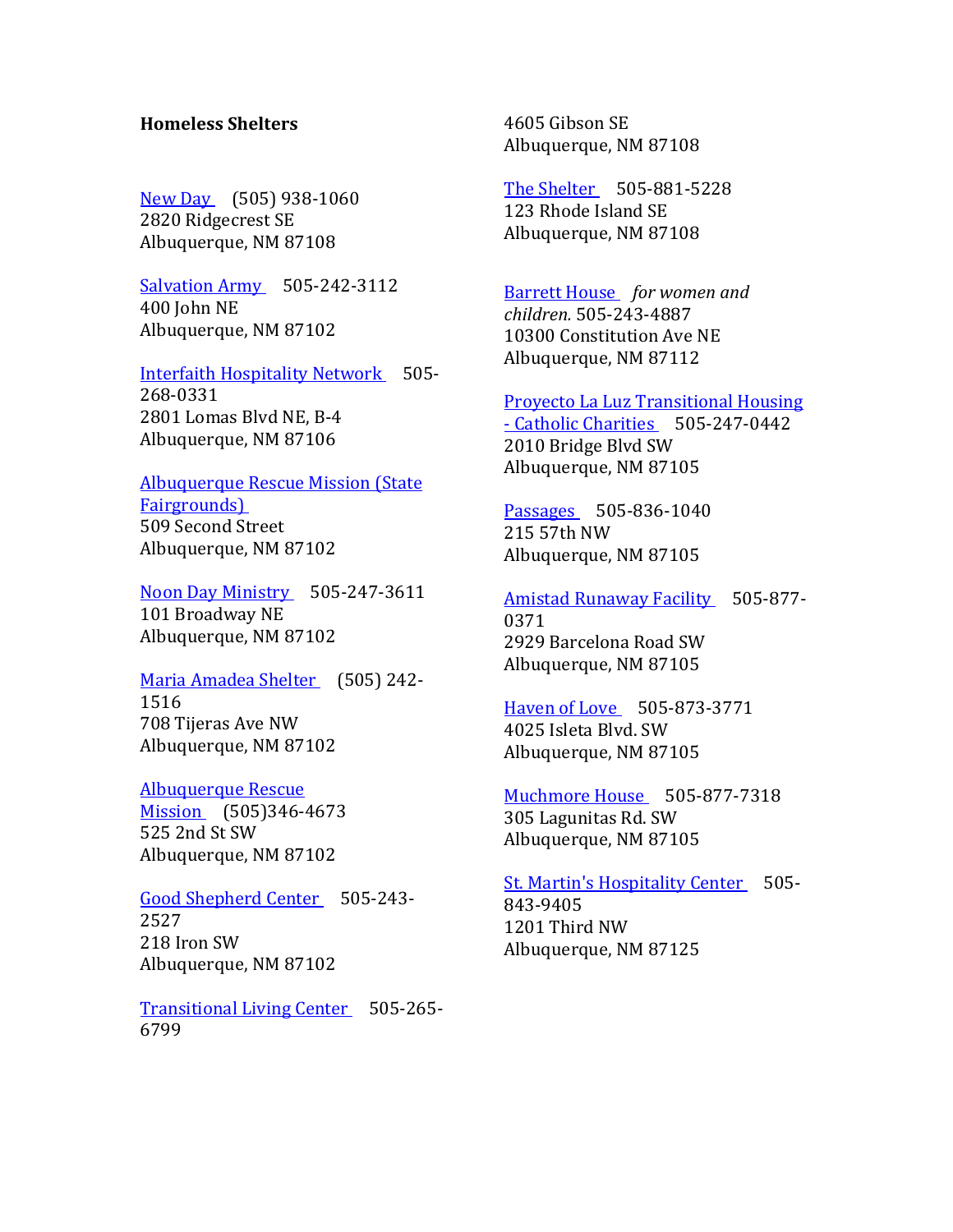# Transportation Resources in Albuquerque

Dept. of Senior Affairs Albuquerque (for seniors 60+ - ask age before recommending!) <http://www.cabq.gov/seniors/senior-services/transportation>

Dial-a-ride Service (for seniors 62+ living in Rio Rancho and disabled adults 18+) [http://newmexico.networkofcare.org/aging/services/agency.aspx?pid=DialaRideS](http://newmexico.networkofcare.org/aging/services/agency.aspx?pid=DialaRideServiceinRioRancho_1534_1_0) [erviceinRioRancho\\_1534\\_1\\_0](http://newmexico.networkofcare.org/aging/services/agency.aspx?pid=DialaRideServiceinRioRancho_1534_1_0)

Sun Van ParaTransit Service (must be certified through the ADA) [http://newmexico.networkofcare.org/aging/services/agency.aspx?pid=DialaRideS](http://newmexico.networkofcare.org/aging/services/agency.aspx?pid=DialaRideServiceinRioRancho_1534_1_0) [erviceinRioRancho\\_1534\\_1\\_0](http://newmexico.networkofcare.org/aging/services/agency.aspx?pid=DialaRideServiceinRioRancho_1534_1_0)

Transportation for Disabled Veterans [http://newmexico.networkofcare.org/aging/services/agency.aspx?pid=DisabledA](http://newmexico.networkofcare.org/aging/services/agency.aspx?pid=DisabledAmericanVeteranTransportation_1534_1_0) [mericanVeteranTransportation\\_1534\\_1\\_0#](http://newmexico.networkofcare.org/aging/services/agency.aspx?pid=DisabledAmericanVeteranTransportation_1534_1_0)

Triple D Medical Transportation (fee-based service) <https://www.newmexicomedicaltransportation.com/emt-new-mexico>

My Ride Non-Emergency Medical Transport (fee based service) <https://www.myridenemt.com/#services>